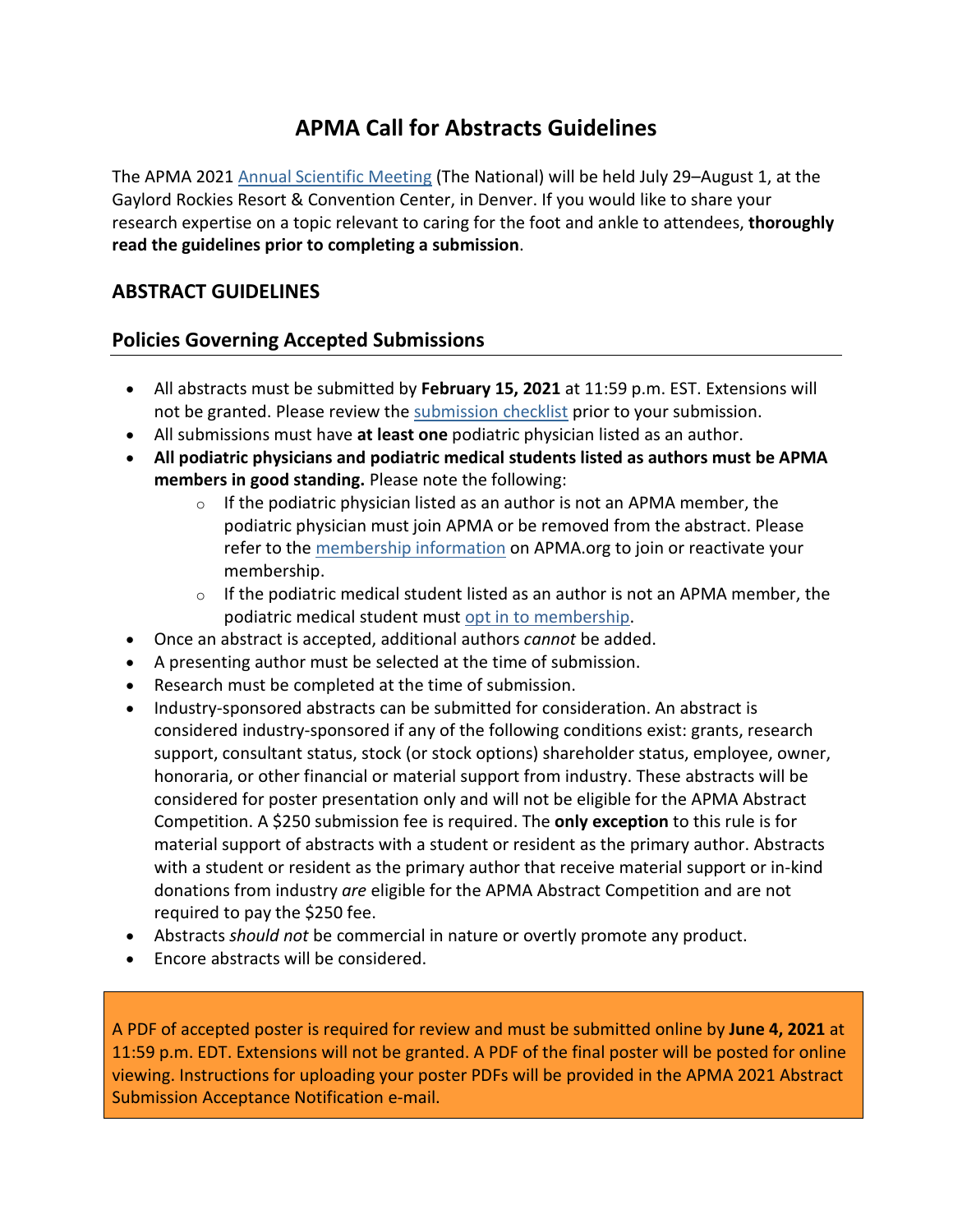## **Abstract Submission Process**

The submission form includes the following sections:

• **Abstract Presentation Type** Abstracts may be submitted by poster, oral, or both.

#### • **Study Design**

Acceptable study designs include case series (including case report), cohort study, crosssectional, meta-analyses/systemic review, prospective controlled trial, retrospective review, and qualitative survey.

#### • **Title**

The abstract title must be concise and define the topic clearly. The title of the abstract *cannot* be changed after the abstract is submitted because the title will appear in the abstract booklet as it is entered on the submission form.

#### • **Abstract Body**

The body of the abstract is limited to 300 words (not including spaces) and should only contain the introduction/purpose, methods used, results found, and conclusion.

#### • **Learning Objectives**

At least three learning objectives must be provided. A learning objective is a written, explicit statement that indicates what the participant is expected to accomplish upon completion of the oral abstracts session or poster abstracts symposium.

#### • **Author Name(s)**

*Primary Author*: The primary author is the lead author of the abstract. Notification of acceptance or rejection of an abstract and future correspondence will be made to the author identified as the primary and corresponding author. The primary and corresponding author should keep all other authors informed of any abstract correspondence or changes.

*Corresponding Author*: One of the authors must be identified as the corresponding author. Notification of acceptance or rejection of an abstract and future correspondence will be made to the author(s) identified as the primary and corresponding author(s). The primary and corresponding author(s) should keep all other authors informed of any abstract correspondence or changes.

*Co-authors(s)*: A co-author is an author who has assisted with the research of the abstract. All of the co-authors involved with the research should be listed. There is no limit to the number of co-authors whose names can be added.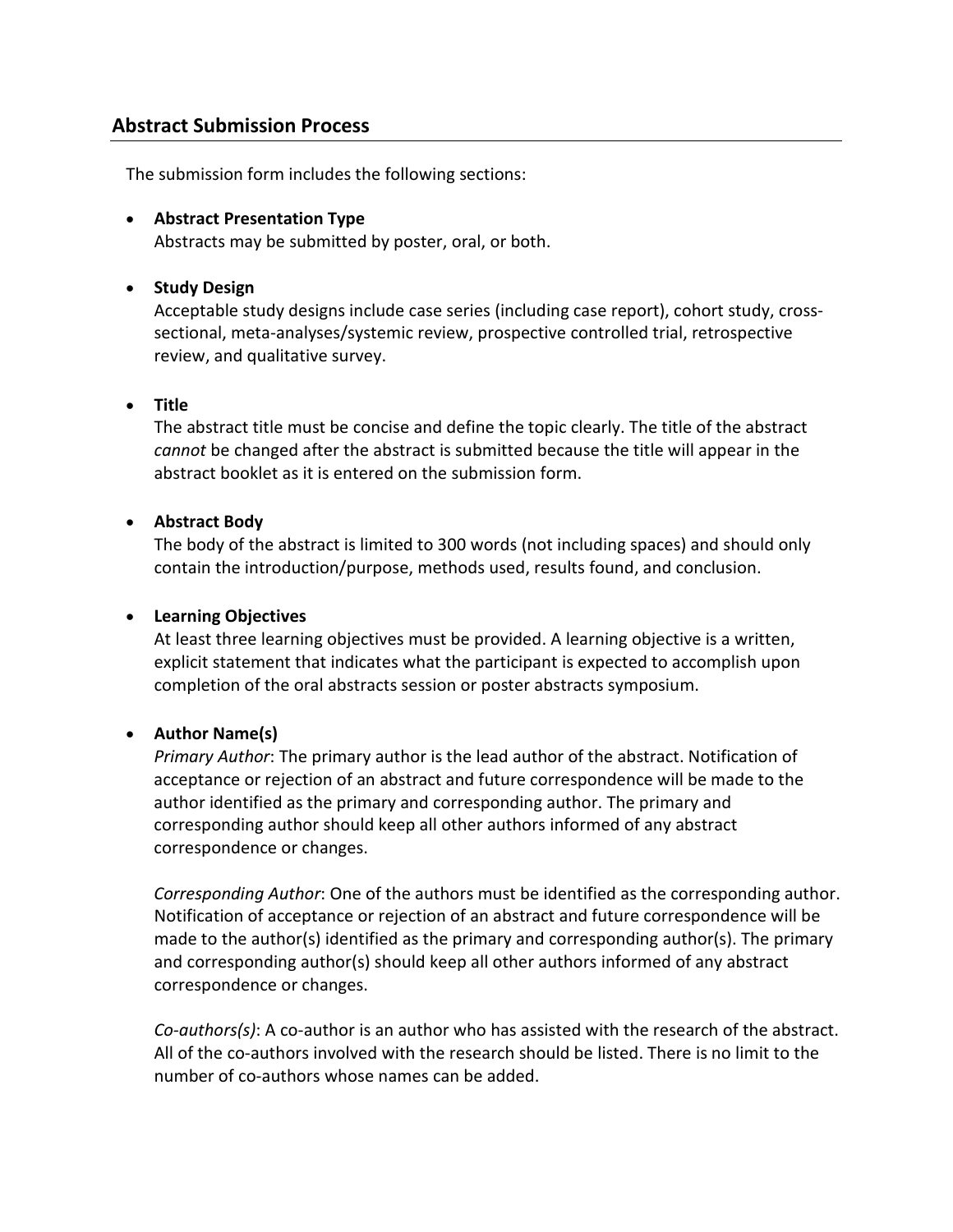*Presenting Author* (poster abstracts only): To be eligible for the APMA Abstract Competition, one abstract author must be selected as presenting author and in attendance during the poster abstracts symposium on Saturday, July 25. More than one author is allowed to present a poster, however, only one complimentary meeting registration per abstract is offered. Poster abstracts will be removed from the APMA Abstract Competition if the presenting author does not attend the poster abstracts symposium at The National.

### • **Charts, Graphs, and Tables**

Charts, graphs, and tables can be uploaded to provide additional research information or findings.

### • **References** Where applicable, a list of references must be included.

#### • **Declarations and Disclosures**

It must be disclosed if the work in the abstract or substantially similar work has or will be presented or published previously.

### • **Affiliation or Financial Interests**

Any affiliation or financial interest associated with the research must be listed. Grants, research support, consultant status, stock (or stock options) shareholder status, honoraria, or other financial or material support (e.g., Smith, Medical Products, Inc., Consultant) must be included as well.

Owners/employers of CPME defined commercial interests must select the industry abstract category unless the content of the abstract is not related to the business lines or products of their company/employer or when the content of the abstract is limited to basic science research (e.g., pre-clinical research, drug discovery) or the processes/methodologies of research, themselves is unrelated. Failure to complete the statement will prohibit the consideration of the abstract.

Edits to the abstract can be made up until the deadline. After an abstract is submitted and accepted, changes *cannot* be made.

APMA reserves the right to reject incomplete abstracts and withdraw a presentation at any time.

It is the responsibility of the submitting author to ensure the abstract is in perfect order with no errors in spelling or grammar.

## **Grading Procedures**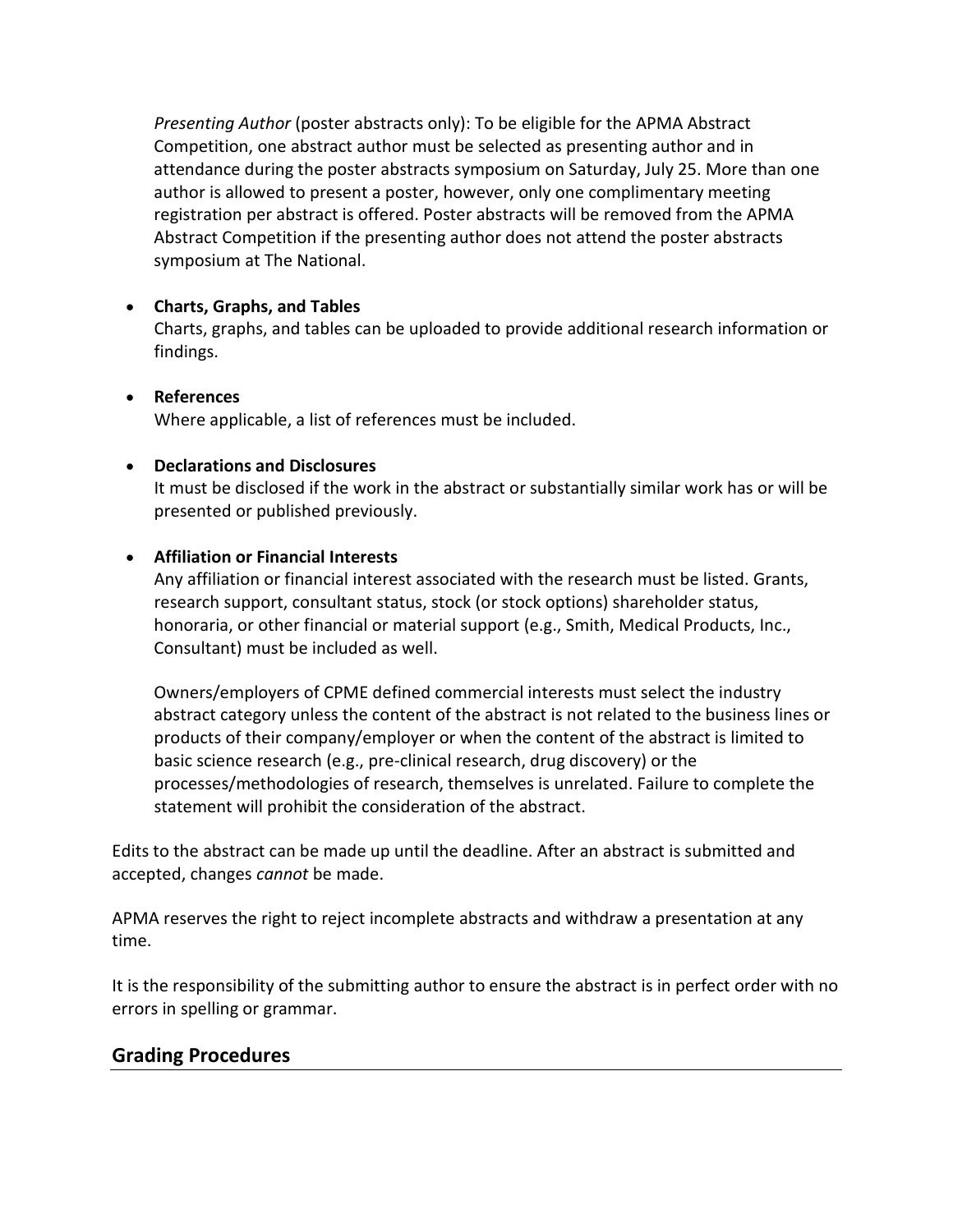- Abstracts will be read in a "blind" fashion. Authors' names and institutions of origin will not be identified.
- Graders are podiatric physicians. Each abstract is reviewed and graded by at least three graders, and the final grade is determined by averaging the graders' ratings.
- Grades are influenced by: significance of the study; content and clarity; specific number of cases or specimen studies; clinical or research data to support the study's conclusions; minimum follow-up of one year per patient for results describing surgical procedures; and new or modified techniques as they relate to diagnosis, surgery, complications, or other phases of podiatric medical and surgical problems.

# **Abstract Presentation**

If an abstract is selected for oral presentation, the primary author identified on the submission form will receive an invitation to participate as a member of The National faculty and the abstract will be incorporated into the educational program at the event.

If an abstract is selected for poster presentation, the primary and corresponding author(s) will be notified by email. The poster will be displayed for the entire meeting (three days).

APMA does not provide travel reimbursement, honorarium, or per diem for poster abstract presenters. One complimentary registration will be provided to the author identified as the presenting author. More than one author is allowed to present a poster, however, only one complimentary meeting registration per abstract is offered.

#### **Poster Design Guidelines**

- The abstract should be as informative as possible, including a brief statement of the purpose of the study or why it was done, the methods used, the results observed, and conclusions based on the results.
- The poster exhibit should not be commercial in nature or promote any product overtly.
- Trade names may be used but should be used with discretion.
- Clear identification that "this poster exhibit is sponsored by [company/sponsor]" should be noted.
- Poster set-up and removal:
	- ο All presenting authors must check in at the Speaker/Presenting Author Registration desk before poster set-up.
	- ο A four-foot tall by eight-foot wide (48" tall x 96" wide) tack board will be provided for each poster in the hallway of the Gaylord Rockies Resort & Convention Center. Posters *should not* be larger than the provided tack boards. Presenters are required to provide their own tacks/mounting materials.
	- ο Handouts of the poster are encouraged and may be placed on the tables in the poster abstract area.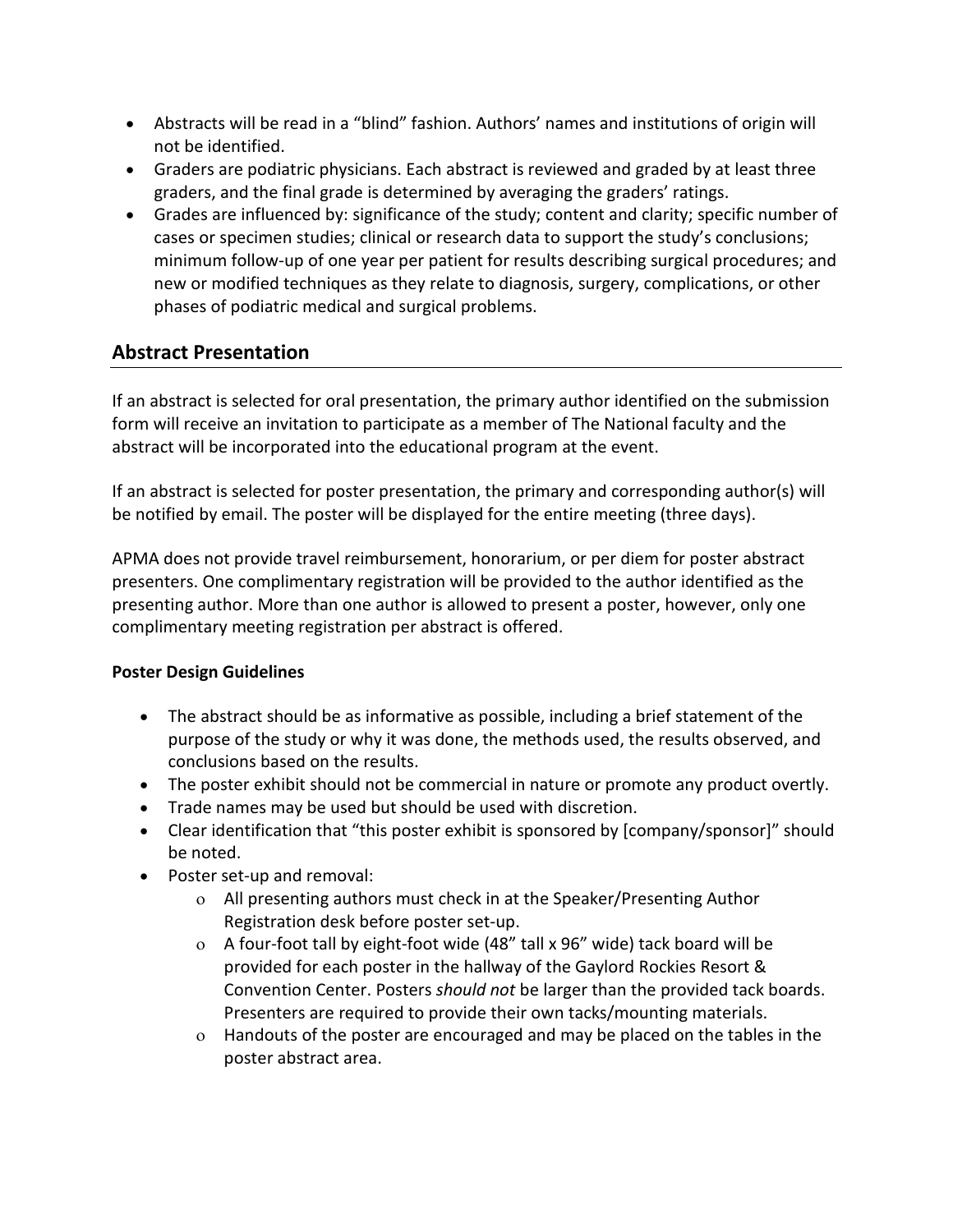ο Posters must be removed immediately after the Poster Abstracts Symposium on Saturday, July 31 at 2:00 p.m. APMA is not responsible for posters that are left after the conclusion of the meeting.

# **Abstract Competition**

All non-industry-sponsored oral and poster abstracts presented at The National will be eligible for the APMA Abstract Competition. The top three accepted abstracts in each of the categories below will be selected by a panel of judges appointed by the Annual Meeting Committee. The winners will be announced at the meeting. First-place winner will receive \$500, second-place winner will receive \$250, and third-place winner will receive \$100. Please note that awards will be given to the **primary author only**.

The seven categories of awards are as follows:

- Outstanding Oral Abstract Presentation
- Outstanding Single Case or Small Case Study/Series Poster Abstract
- Outstanding Large Case Study/Series Poster Abstract
- Outstanding Resident Poster Abstract
- Outstanding Student Poster Abstract
- Attendees' Choice
- Outstanding American Public Health Association (APHA) Podiatric Health (POD Section) Student Poster Abstract\*

\*The Outstanding APHA POD Section Student Poster Abstract category recognizes one poster abstract on public health or disparities. The primary author on the public health abstract must be a podiatric medical student and that student must be a member of APHA POD Section as well as a member of APMA. Only one winner will be selected to receive \$250 and the Arthur E. Helfand, DPM award.

#### **Award Criteria**

The judges will consider the visual design and impact of the poster as well as the significance of the study, including its importance to the advancement of the practice of podiatric medicine. Other factors that the judges will evaluate include: the study's content and clarity; specific number of cases or specimens studied; clinical or research data to support study conclusions; minimum follow-up of one year per patient for results describing surgical procedures; and new or modified techniques as they relate to diagnosis, surgery, complications, or other phases of podiatric medical and surgical problems.